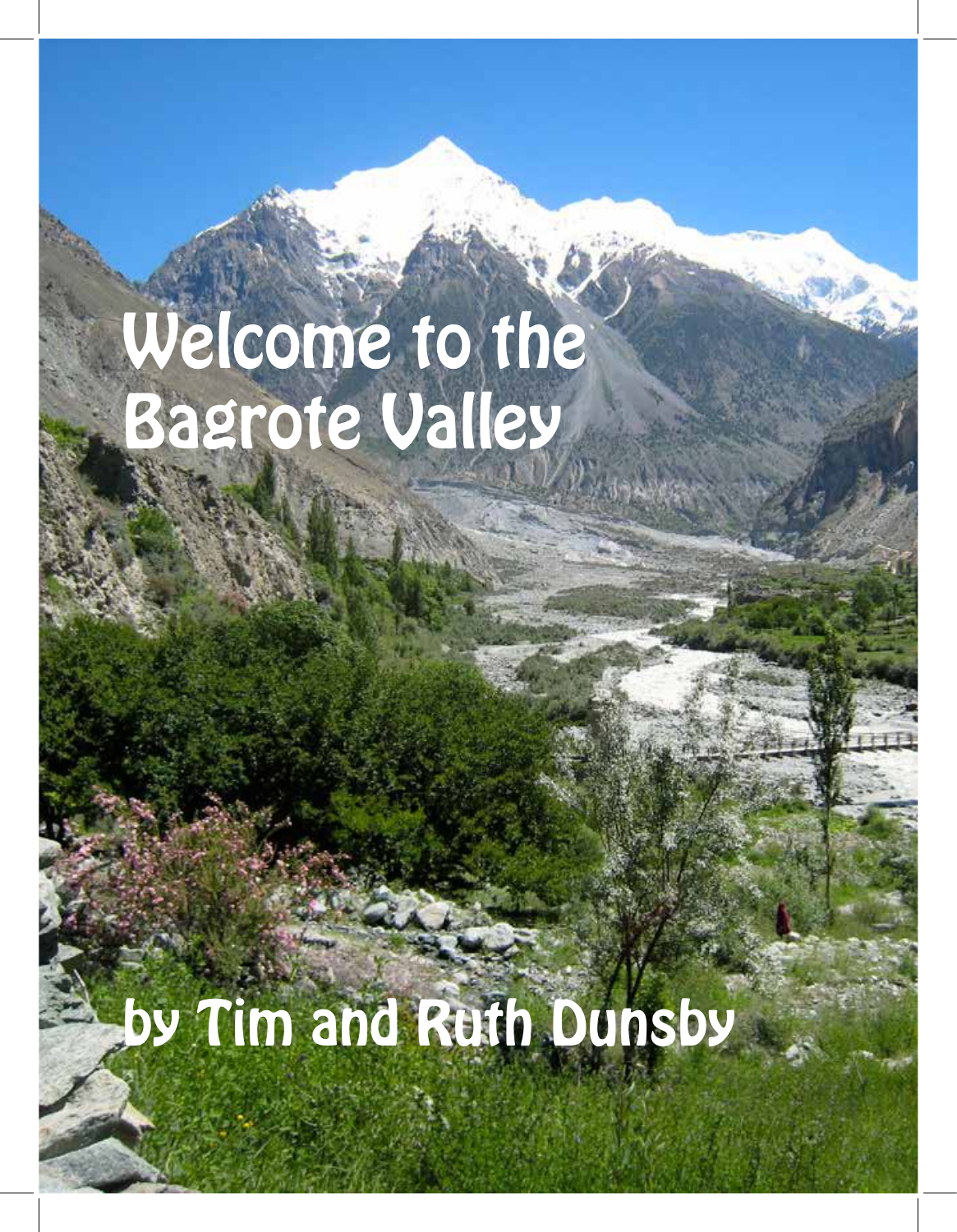## Welcome to the Bagrote Valley

ىتىق

#### Ruth and Tim Dunsby

The purpose of this booklet is to help prepare volunteers for a stay in the Bagrote Valley. It is based on a 6-week visit by Ruth and Tim Dunsby in 2013 made in response to a request to Red Spokes Adventure Tours by the Board Members of the BASE School.

The Board Members are aware that there is a great need to improve the pronunciation of English in their school. One way in which this can be achieved is if first-language English speakers are prepared to come to the valley to work with the teachers and students.

Tim and I are the first volunteers and we hope that those who follow will benefit from our experience.

#### **Contents**

ىنىق

| Location                                   | 3                       |
|--------------------------------------------|-------------------------|
| Getting there                              | $\overline{\mathbf{4}}$ |
| <b>Islamabad</b> to Gilgit                 | 5                       |
| <b>Arriving in Gilgit</b>                  | 6                       |
| Driving Into the Bagrote Valley            | $\overline{7}$          |
| Who Lives in the Valley?                   | 8                       |
| Residents of the Valley                    | $9 - 10$                |
| History of Education in the Bagrote Valley | $11 - 12$               |
| Working at The BASE School                 | 3                       |
| Communications/Accommodation               | 4                       |
| Climate/Diet                               | 15                      |
| Dress and conduct                          | 16                      |
| Things to bring with you                   | $\overline{17}$         |
| Acknowledgements                           | 18                      |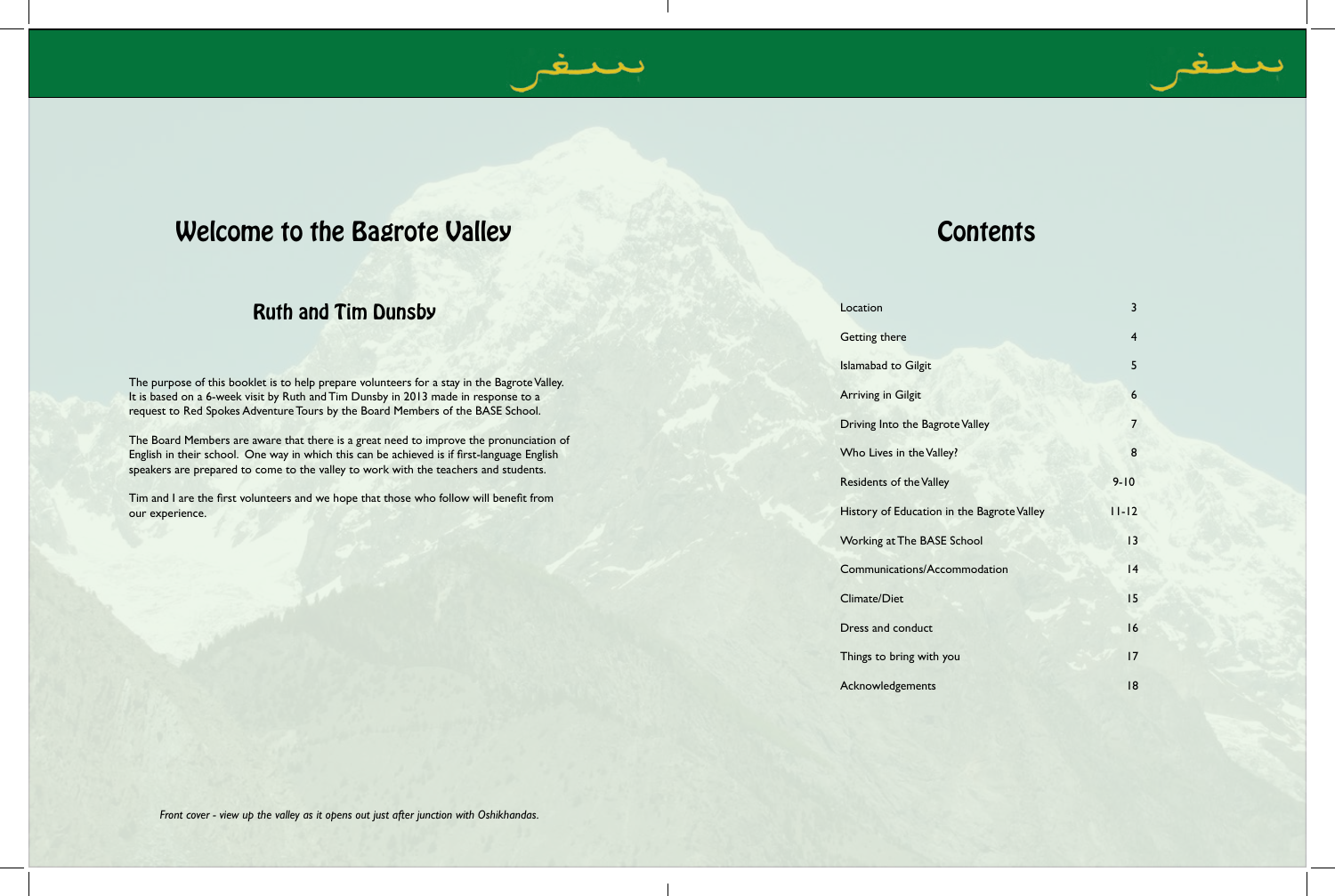

#### Location



Gilgit-Baltistan is a disputed territory in the north of Pakistan. The Karakorum Highway runs through it on its way to China. Gilgit Town is the capital city and the entrance to the Bagrote Valley is roughly 17 kilometres from Gilgit. to the east. Once into the Valley it takes about 3/4 hr to reach the village of Datuche by jeep. The roads are precipitous and prone to rockfalls. It is an adventure in itself to travel in the Valley.

The BASE School is about 15 minutes walk north of Datuche on the way to Bulche. The village of Hopay is not marked on this map but is on the other side of the Bagrote River opposite Datuche. Another village, Farfooh lies on the same side of the river between Chira and Hopay.

The Sewing Centre, another initiative funded by Red Spokes, is in Chira and is so successful that women walk from Farfooh and Bulche to enrol on the 6-month course.

Below is a map of the valley created by two teachers from Farfooh. It shows Rakaposhi and the glaciers at the top right and from the left coming up from the bottom the first large green mass is Sinaker, followed by Hamaran then Hopay, Farfooh and Chira. The larger green mass to the right of Chira is a forest area accessible on foot. On the opposite side of the river are the villages of Bulche and Datuche.



The BASE School, close to Datuche on the way to Bulche

Sewing Centre, Chira

 $4 \frac{1}{2}$ 

## Getting There

Enter Pakistan via Islamabad, then take a short internal flight to Gilgit in the north. From Gilgit a jeep ride lasting about an hour and a half takes you to the heart of the valley.

Flights to Islamabad are made by a number of operators but at the time of writing Emirates offer the most reasonable rates. The flight from Islamabad to Gilgit is an internal flight with PIA (Pakistan International Airways). You cannot buy a ticket from Islamabad to Gilgit in London. Our flight was arranged by Mr Nasir Hussain but you could do it yourself at the airport when you arrive or go to the PIA office in Gilgit. Flights from London to Islamabad are approximately £600 return and from Islamabad to Gilgit £90 single.

Arriving in Islamabad is made more comfortable when you are being met by Mr Nasir Hussain, Director of Karakorum Trekking and an agent of Red Spokes. Nasir met us at the airport and took us to the hotel he uses for his tours. He is also available for tourist services in Islamabad if you decide to spend a few days there sightseeing. The Faisal Mosque is definitely worth a visit and although it iwas impossible for us to go inside we could see the huge golden chandelier and the spacious area for worship by looking through the large glass doors and windows..

The mosque was a gift to Islamabad from King Faisal of Saudi Arabia. The architect was German and he based his design on the shape of a tent. The interior has no pillars for support relying upon the triangular structure of the design.





Islamabad is a relatively new city and is laid out on a grid system. It is built next to the old city of Rawalpindi. This view is from gardens looking back over Islamabad.

Feeling a bit travel weary we limited our afternoon tour to the mosque and views from the gardens. Despite Islamabad being a cosmopolitan city I took my scarf with me so that I could show respect, especially in the area around the mosque.

The temperature was around 40-45 and the heat lay like a blanket over the city. A few weeks later it hit 50 and I was very pleased that I was up in the Bagrote Valley. We decided that we would leave the city as soon as we could. Sightseeing is no fun for us in that extreme heat.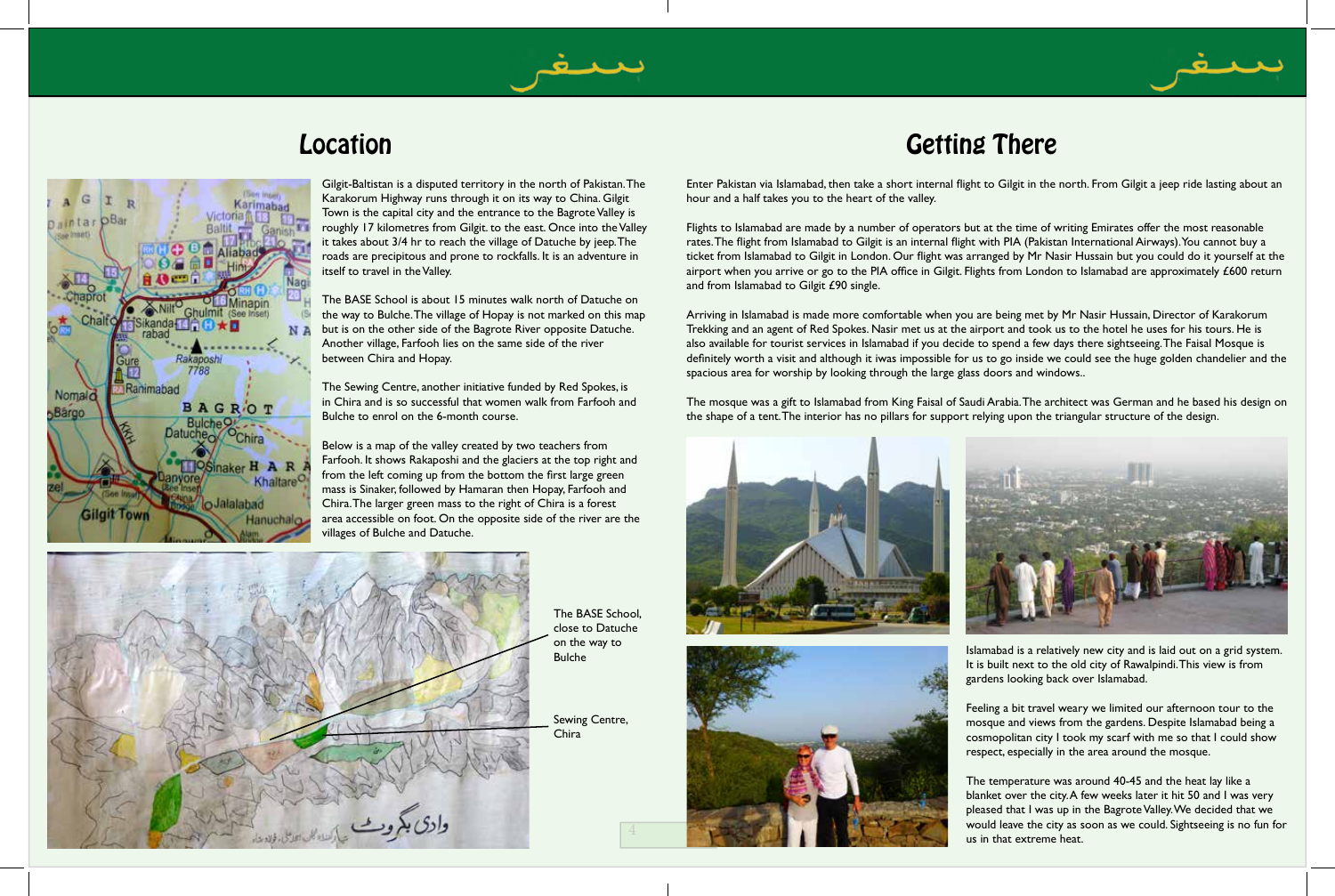



### **Islamabad to Gilgit Arriving in Gilgit** Arriving in Gilgit





It is not so straightforward to get to or return from the town of Gilgit.

Flights are more often cancelled than fly due to the weather in the mountains so it is best to come prepared to stay in Islamabad until you can leave. You will be expected to tip anyone who does you a service so make sure you have plenty of rupees handy - 50 or 100 rupee notes are very useful.

You can change sterling or dollars at the airport or use an ATM - those attached to an international bank are more reliable. We were advised to withdraw money in Islamabad rather than wait until we reached Gilgit because the exchange rate is better in the city.

To get to Gilgit you are flying over the foothills of the Himalya and it can be turbulent. The weather is variable in the mountains and it can be very British-like in May - rain and cloud, or it can be hot. So come prepared with waterproofs and warm jackets.

Flights to Gilgit leave early in the morning and must be confirmed the day before. If there is a backlog from a previous day's cancellation it is worth going to the airport just in case someone made other arrangements and does not turn up for their flight. We learnt this from our return experience when the previous day's flight was cancelled, and, after the event, we were asked why we hadn't turned up on the off chance of a no-show.

Whatever you do you need to plan in a possible delay going to or leaving Gilgit. If you have a flight booked from Islamabad on your return you need at least 4 days. Two for flight cancellations then another two for travelling to Islamabad by road if necessary. It actually costs a little less to go by road and there are a range of options from public transport to private jeep. But this must be balanced against comfort and the risk of travelling on a road that was always risky for Shia Muslims and is now just as risky for foreigners, since the terrorist atrocity at Nanga Parbat Base Camp.

We felt quite safe in the Valley but exercised caution in Gilgit. Ahmad Ali and Hashim Ali both took our safety very seriously and took care that we were escorted whenever possible.

Mr Hashim Ali, the Headmaster of the BASE school met us at the airport and would probably be the person to meet any volunteers if he is able. He took us to the home of his father-in-law, Mr Ahmad Ali, a few miles away in Danyore. Mr Ahmad Ali is a significant figure in the history of education in the Bagrote Valley. His eldest daughter, Musrat, Mr Hashim Ali's wife, was the first girl ever to be educated in the Valley. She is now a teacher in the NEF primary school for girls in Hopay. Girls' education has come a long way in the Bagrote Valley since Musrat was taught at home and enrolled at the Boys' School so that she could sit the examinations there.



#### Mr Ahmad Ali

#### Mr Hashim Ali and his wife Musrat

There are two options for travelling to the Bagrote Valley from Gilgit or Danyore. One is public transport which means a jeep that is tight-packed but a lot cheaper than the second option which is a private jeep. Hashim has a cousin who is prepared to do the return journey for 3000 Rupees (about £20). Other private jeeps cost 5,000 - 6,000 depending on your negotiating skills. Once in the Valley it will depend upon where you are staying as to how long the journey takes.

The advantage of a private jeep is that you can do your shopping in Gilgit or Danyore and load up the jeep as you go. You also get taken all the way home which, when you are staying in Hopay, saves you a 45 minute fairly strenuous walk. Staying in Datuche is fine because that is the end of the journey. I believe there are a number of other jeeps that travel between the six villages in the Valley but we did not use them. My usual mode of transport was on the back of a motorbike and Tim used his mountain bike.

Hashim Ali used his motorbike to travel between Hopay and Danyore which takes a lot less time than the jeep but limits the amount of shopping you can carry.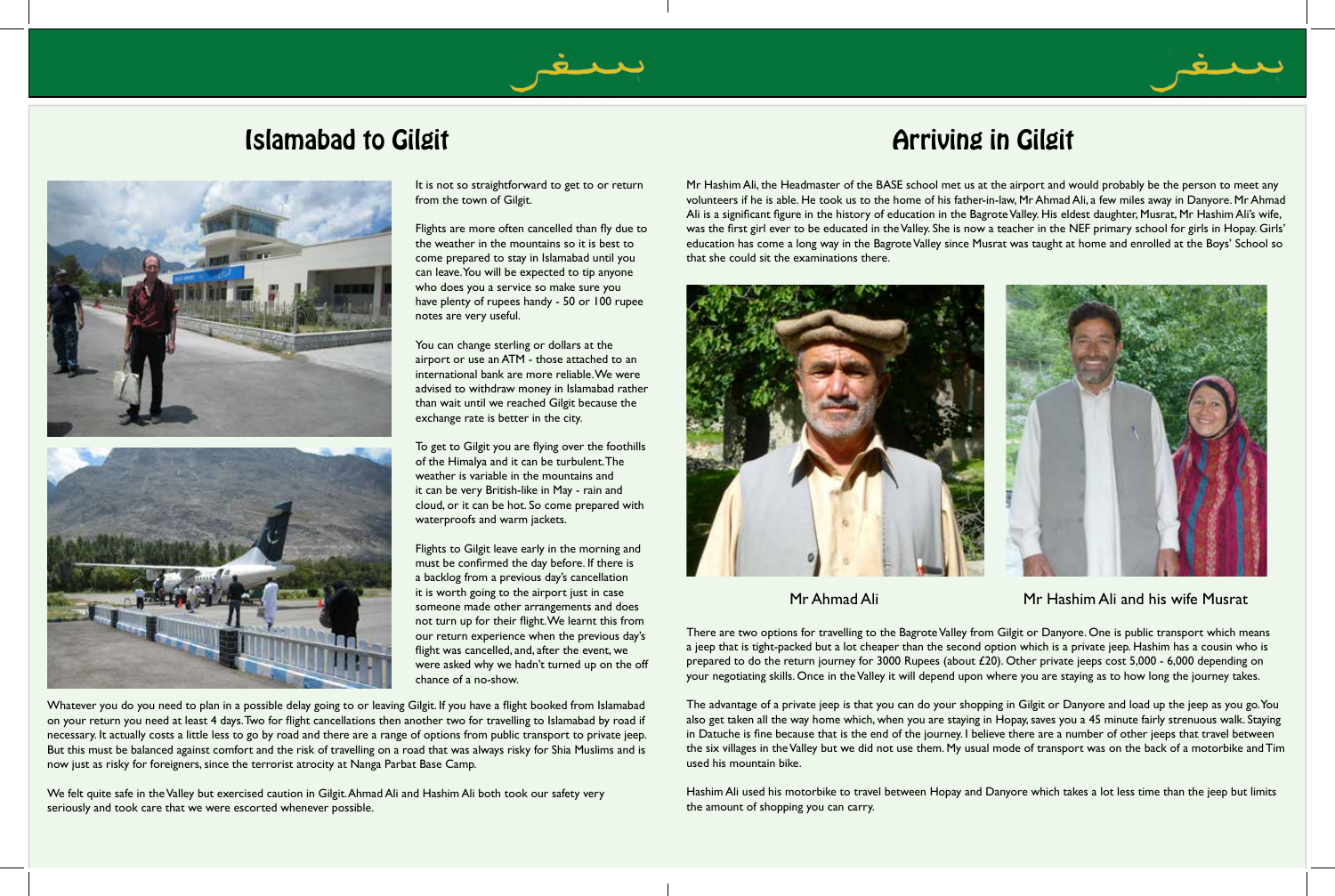



### Driving into The Bagrote Valley

Once you have adjusted to the road conditions you can sit back and enjoy the journey from busy Danyore to the relative quiet of the Valley. Poor in financial terms, rich in so many other ways the Bagrotis are in the main farmers. The Valley provides fertile ground for a wide variety of crops, both vegetables and fruit trees, and with Rakaposhi and Dinar towering in the background presents an idyllic picture to visitors. There are, however, few visitors now that the fear of terrorism is ever-present in Pakistan. But once you are in the Valley be assured that you are safe.



This view presented itself as we drove higher into the Valley. The Bagrote River runs through the Valley and villages are perched on either side. We were to be staying in Hopay, one of the 7 villages in the Valley. Hashim Ali lives there with his family. However, as it is so far from the BASE School as to require transport there and back in the heat of the day, it is not really the best accommodation for volunteers. There is accommodation nearer in Datuche which is only 15 mins walk from the school and would allow a volunteer to be more independent. The house is called Monika's house (see page 14) by everyone as it was the first place that Monika stayed in 1991. It is not a house but an extension to a house. that was the home of Ahmad Ali. It has a wonderful view across the Valley to Hopay.

## Who Lives in the Valley?

The people of the Bagrote Valley are Shia Muslims. In Gilgit Baltistan Shia are in the majority but in the whole of Pakistan the majority are Sunni. Generally Shia and Sunni live comfortably side by side but there are small elements who incline towards the fundamentalist Taliban and whose intent is to instil fear into the population.

The Bagrote Valley community is spread out among 7 villages, Datuche, Hopay, Bulchi, Farfooh, Chira, Sinaker and Hamaran and consists of about 900 households. Most of the families are related and tend to live in family groups within a village. For example, in Hopay, there are 10 family groups making up a community of 120 households.



Higher up there are 6 summer villages where people go from May until September to graze cattle and cut wood for the winter. It is hard physical work and it is not uncommon to see quite old men and women carrying huge loads of wood or branches on their backs. In the summer they travel long distances to collect wood because the wooded area around the lower villages has been exhausted. A teacher at the BASE School, whose parents make the annual journey to their summer home, told me that it was impossible for young people to carry out this strenuous work. I think he meant that he wouldn't contemplate it rather than couldn't as working on the land is something that most young Bagrotis want to leave behind.

If you are able to watch Gabriella's 52 minute video of the Karakorum Highway you will see community leaders telling their children to aspire to becoming Doctors, Teachers and Engineers, The incentive used is that they will no longer have to spend their lives working on the land.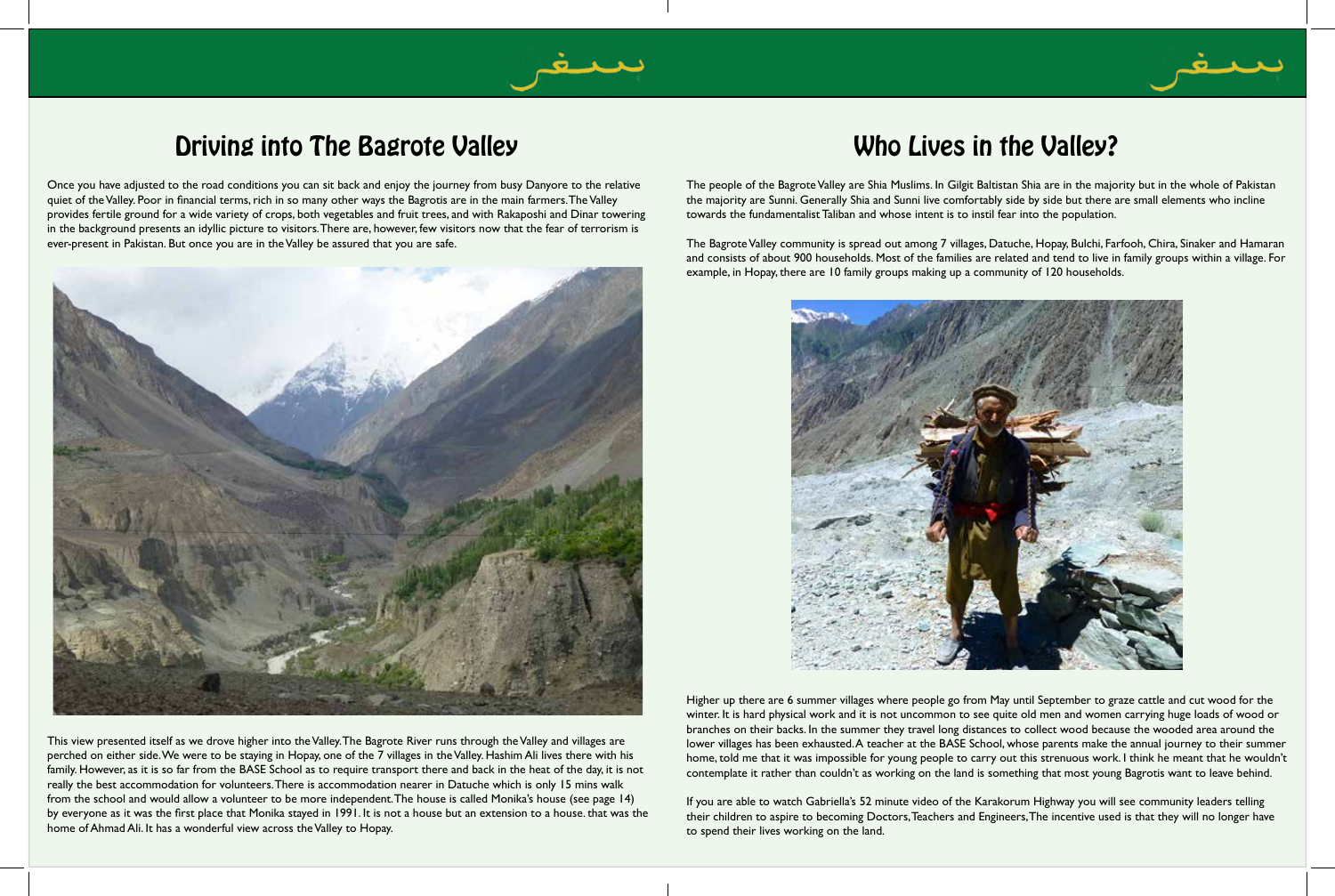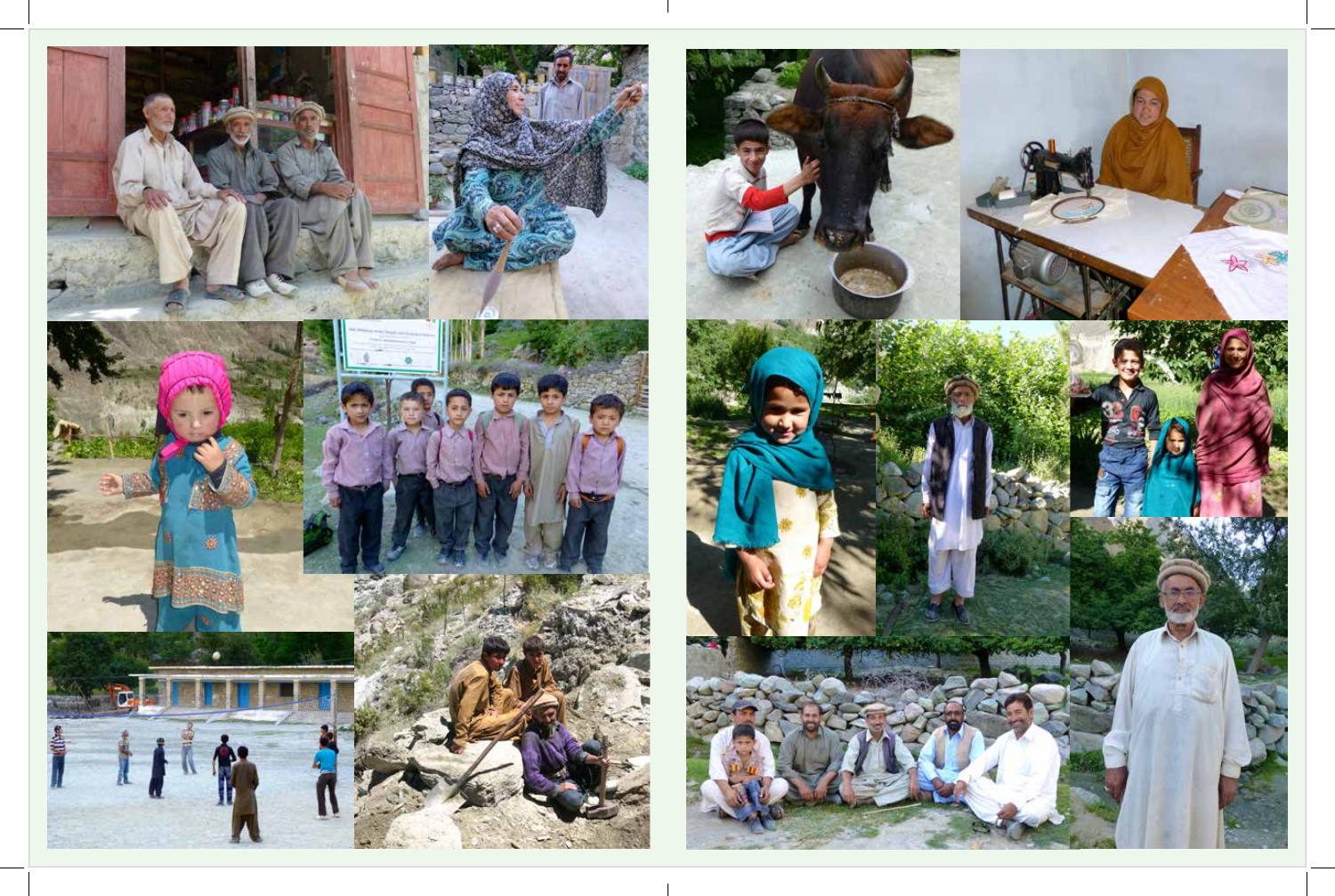

#### The History of Education in the Bagrote Valley

In 1991 a young German anthropoligist came to the Bagrote Valley to undertake her first study. No one in the Valley spoke German or indeed English and the sewerage system would not be in place until the following year. Monika Schneid stayed for 18 months in the home of Ahmad Ali, the Headmaster of the Boys' School, learnt to speak Shina, the local language and in partnership with Ahmad Ali, started to transform the face of education in the Valley.

Ahmad Ali shared his vision with Monika for the education of girls. He had, in1986 already started to teach Musrat, his eldest daughter, at home and enrolled her at the Boys' School so that she could take examinations there. Ahmad Ali went literally knocking on doors to find parents keen to send their girls to school. But it was an uphill struggle and for a long time Musrat and one other girl, Dilara, were the only students.

Eventually, with Monika's help a small school was opened in Datuchi in a building vacated first by a Boys' Primary School and then a short-lived school for girls. This school taught up to 5th Class but Musrat and Dilara were already past that stage and so continued to study at home. As girls reached 5th Class it was obvious that some provision should be made



for them to continue. Monika, returning every year to her Bagrote family, continued to support the school and, after much planning and fundraising, Monika's High School for Girls was opened and now sends girls regularly for Higher Education to Gilgit, Danyore and Oshikandas. Many of these girls return to contribute to the education of people in the Valley,

In 2002 the community elders decided that an English medium school was needed in the Valley. Goverment schools were not considered to be offering a good education. Their one advantage was, and still is, that they are free but the medium of teaching is Urdu. Participation in the modern world is more successful with good English. The Bagrote Association for Social Enhancement was created and The BASE Public School came into being. As well as using English as the teaching medium The BASE School broke with tradition again by offering places for girls to be taught alongside the boys in the same classroom. The boldness of this move was revolutionary in itself and is vindicated by the fact that in the annual position holders awards girls feature in equal numbers to the boys.

The BASE Public School was opened on rented ground with teaching under the shade of the trees. Within a couple of years 5 tents were purchased with donations and then the rented land was purchased. This was nothing short of miraculous because the only income was from fees, kept very low so that parents could afford them, and donations. Loans from the bank attract high rates of interest and are best avoided. The next step, in 2005, was a block of three classrooms and a toilet block, followed by 5 small classrooms along the east wall built with local labour.



During the past 8 years many difficulties have been overcome and this year (2013) a new 9-classroom block was completed on the site of the original 3-classroom block. Further donations from Red Spokes have enabled plans to go ahead for a proposed further 3 classrooms, new toilet facilities and a large hall and kitchen. It will no longer be necessary for students to crouch in the playground to complete tests and examinations.

The main school is at Datuche and there are 4 other outposts teaching Nursery to Class 1 and at Sinaker, Nursery to Class 5. Students are then able to continue their studies at the main site. Another goal is to extend classes up to Class 12 so that students can complete this stage of their education without having to leave home.

Government schools operate in the morning from 8-12.30. The BASE School starts at 2 in the afternoon and runs until 6 pm. Most of the the teachers at BASE School work in both schools and have a very long, hard day.

*Opposite - (left) a view of the Headmaster's office/staff room, with Headmaster, Hashim Ali, and teachers Seema Batool, Salima and Sajida Hussain Baig (right) Class 2 with teachers Muhammad Aqil Baig, Muhammad Hussain Baig, Seema Batool and Sadiq Shah, Above - (left) the entrance to The BASE School and (right) Class 4 with teacher Sarim Below - (left) teachers in front of the the new nine-classrooms block and (right) Ibrar teaching logarithms to 9th Class in the shade,* 

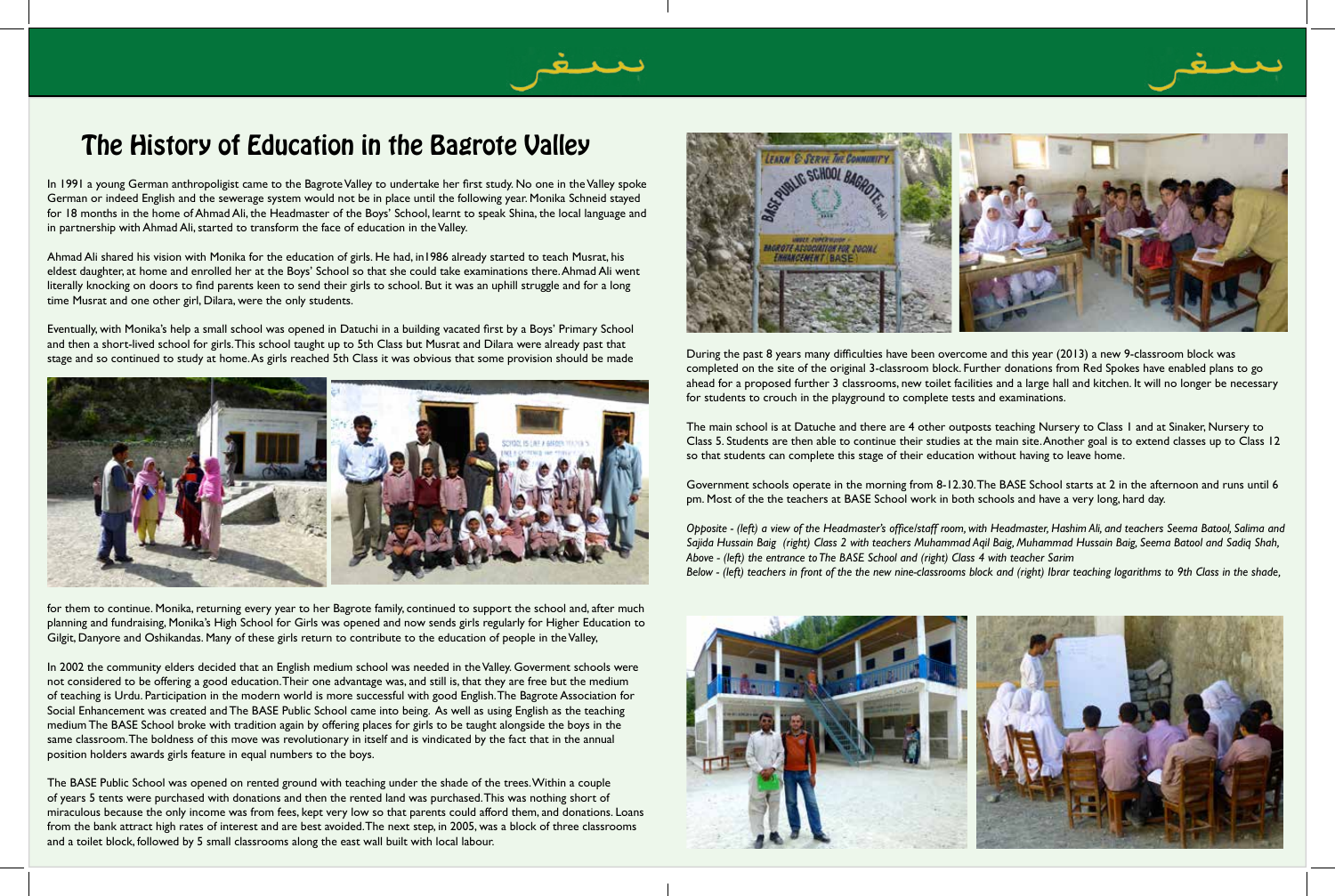

### Working at The BASE School

At the outset we had no way of knowing what sort of support would be most suitable for the school. Our plan for the 6 weeks was to find out how volunteers could work best with students, teachers and the community. The request had been for help with spoken English, not reading or writing and, as the majority of teachers have degrees, understanding was not really an issue. I took some postcards of London for conversation pieces and we bought a couple of TEFL books that we thought might help. In addition I collected a New Statesman on the way out for current affairs.

Our eventual pattern of working evolved over the first two weeks. It was difficult to refuse teachers who were hoping that we would come in and teach their classes but with no idea about local teaching styles, what lessons had gone before or where the lesson was to lead and no text book to look at before hand, this task was beyond me certainly. Tim found it easier in Maths because the process of teaching Maths seems to rise above nationality.

In discussion with Hashim we arrived at a workable plan. From 1.30-2.30 we would work with teachers and then when they had started to teach, after a later start than usual, we would make our own arrangements to support them. I offered to observe and work on pronunciations that caused difficulties. Tim was more interactive and did do some teaching. The most effective arrangement was to work with those teachers who were not teaching, in small discussion groups. I used the London postcards and an article about Pakistan and the elections to good effect.

Some of the teachers were keen to speak out in our lessons, others not so keen. The small group discussions worked well for those shyer teachers and it was not long before many of them overcame their reluctance and became engaged. Some were still reluctant at the end of our visit. I think more focussed sessions with selected teachers would work well as opposed to self-selected groups. At the start the men and women seemed to prefer to separate and I was dragged off to talk with the women about gender related issues while Tim was engaged by the men who were more interested in agriculture and politics. Mixed groups seemed to work better if they were more tightly structured with teachers taking turns to input.

Our conclusions were that the teachers are the key people to work with, followed by students in the lower classes. The teachers are communicating new vocabulary and ideas in English and it is very important that they pronounce it correctly. The young students are learning English from scratch and pronunciation learned correctly at the outset will be established. Pronunciation difficulties we encountered were: rhythm/intonation – Pakistanis speak more quickly and with a sing-song lilt. We worked on slowing speech down, pausing after commas and sentences and separating syllables; mispronouncing consonants, for example saying F for P and W for V. We worked on this a lot but with limited success. We pointed out the confusion that could arise, for example "She was wearing a veil (whale)", "She walked past (fast)" but it is very difficult to alter mislearned pronunciation in a short time.

Our major limiting factor was that there is no means of reproducing material. With no textbooks we had to write out enough copies of text for teachers to share. It was not always appropriate to have text written on the board. This meant that we had to plan and prepare materials for 6 l-hour sessions each week for between 13 and 20 teachers.

We would advise any volunteers to have some work prepared before coming so that you are not tied down as much as we were. Focussed 15 - 20 minute lessons with younger children, general discussion and strategies to engage even the shyest of teachers worked well for us but are not everyone's preferred approach.. BASE School Teachers love to be involved and love to act. We prepared scripts of Jack and the Beanstalk and Hansel and Gretel and wrote scenarios 'At the Doctor's', 'In the Restaurant', etc which were very well received and entertaining.

You will be working with educated, qualified teachers. Understanding the written word is not the problem. The stucture of everyday speech in English, the rhythm of the language and pronunciation are the issues.

#### **Communications**

Bring an old mobile phone and charger with you so that you can put a local network SIM card (ESCON) in it for use in the Valley and Gilgit area. It is relatively cheap to phone Europe and the line is loud and clear. We found difficulty sending and receiving texts. Credit can be bought in 100 Rupee scratch cards in Hopay or Datuche. The ESCON network operates between 7 am and 10 pm and does not work in Islamabad. so make your phone calls before you get on the plane in Gilgit.

Currently there is no internet connection available in the valley but there are two internet cafes in Danyore. It costs about 100 Rupees an hour but on some days availability is unreliable. The service itself is unreliable, too - once I couldn't upload any photographs to my blog and then I was told that I had no Yahoo account so couldn't send any emails. Be prepared.

There is electricity in the Valley, again unreliable, but usually for some hours every day. You can charge up your laptop, camera, Kindle, mobile phone, etc if you bring the right connectors.

People get about by walking, motorbike and jeep. Tim was the only cyclist either of us saw - Red Spokes brings a tour up the Valley to camp and then return every September. Public service jeeps go daily to Danyore and Gilgit. For more comfort a private jeep can be hired.

#### **Accommodation**

We stayed in Hopay, at the home of Mr Hashim Ali, about 45 mins walk away from the BASE School. Because of the heat in the middle of the day, Hashim did not want me walking to school, so had either to return and take me to school after lunch or arrange for someone to come and collect me. This is clearly not a good arrangement in the long term. If, however, volunteers came with bicyles it would be a possibility. Tim locked his bike away in Hashim's garage in the village.

Alternative accommodation would be at what is universally known as Monika's house in Datuchi. It is where she stayed when she first came to the Valley and is a 15 min walk from the BASE School. Volunteers staying in this extension to Ahmad Ali's house would be independent. For cooking there would be a 2-ring gas cooker. I have not come across an oven either in Danyore or Bagrote. As the arrangement is that volunteers would be provided with accommodation and food, there would be some arrangement whereby supplies would be made available.



#### Monika's house

Monika's house is a self contained extension to the house where Ahmad Ali lived in Datuchi and which he still owns. It consists of one airy room for living and sleeping, one washroom with toilet and one area for storage, which could be converted into living space by putting mats on the floor. Cooking would be on a small 2-ring gas cooker and water is available from a tap outside. Basic foods would be provided.

It takes about 30 minutes to walk to the BASE School on an undulating unmetaled road. Datuche has a small shop, a mechanic and a tea shop for simple refreshment.

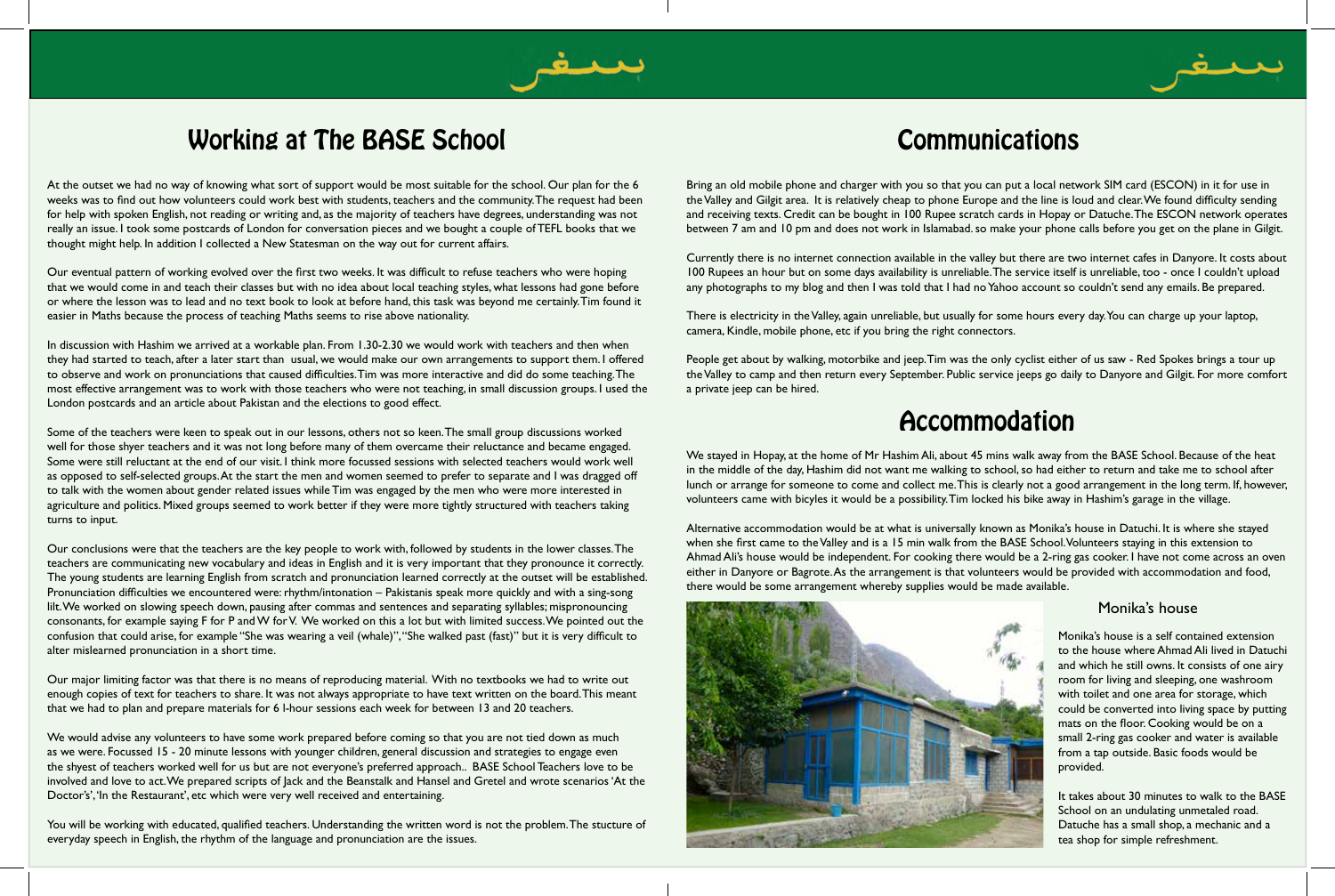



#### Climate

Weather in the mountains is difficult to predict but there is a general pattern. The winter months of December, January and February are very cold at night. Snow falls on the upper Valley to a depth of about 1-2 ft and stays on the ground. Lower down in Chira, Bulchi and Farfooh snow is less and does not stay for long. In Datuche, Hopay and below there is a sprinkling and some ice underfoot. Spring and Autumn are cool and pleasant.The summer months of June, July and August are hot by UK standards. Despite asking several people it was impossible to get a temperature range.

For me the heat in the middle of the day made it uncomfortable to walk about, because of the clothes I was wearing. I longed for short sleeved T shirts and shorts but had to cover up and perspire. If I had tried to wear a scarf as well I think I would have exploded.. In the Valley there is relief from the sun quite early on the Datuche side of the Valley and the mornings and evenings everywhere are very pleasant.

#### **Diet**

Eating times seemed fairly consistent. Breakfast early - Hashim and Musrat usually ate about 6.30, lunch between 11 and 12, then a long gap until dinner at 8.30 pm. Obviously variations are necessary for people working in school where the morning sessions finished at 12.30 and we were allowed to breakfast whenever we liked, which tended to be nearer 8 am.

Staples are rice and potatoes and the community produces a very wide range of vegetables and fruit. However, in June, there are no locally grown fruits ripe and few vegetables so anything that is not seasonal in Bagrote has to be bought in from Danyore or Gilgit.

For breakfast there was usually some type of bread and we usually had eggs. Lunch was often rice with lentils or the stew of the previous evening. Our main meals consisted of bread, some sort of hot stew with or without meat, rice, onion and tomato (sometimes mixed with yoghurt and mint).There are 6 different types of flat bread. We both found it difficult to digest the bread that was oily and found that blander meals suited our western systems. We were both ill on and off during the first 2 weeks so worked out with Hashim and Musrat a more suitable diet.

We eventually found some cereals in Gilgit, porridge and weetabix so that became our breakfast of choice - me with boiled milk, cooled, for the weetabix, and Tim with boiled water for the porridge. We had some honey from Hunza to add a bit of sweetness. For lunch we both enjoyed some form of eggs with sliced bread, again bought from Gilgit or Danyore. We introduced Musrat and Mujtabar to the concept of a fried egg sandwich, but Mujtabar prefered one with jam. Dinner was usually ok, but occasionally, when we went out, the meat was a bit undigestible for me. Apart from the lack of fresh fruit we benefitted from our diet, which had very little sugar (apart from in tea), very little saturated fat and not a lot of flour - I ate very little bread apart from 2 slices at lunchtime for my sandwich.

We bought some chocolate bars in Gilgit but they lasted a long time as the craving for chocolate had disappeared. We did enjoy Marie and Digestive biscuits, however, and kept a supply to enjoy with tea in the afternoon.

Fruit juice, home made yoghurt and mineral water to drink. No alcohol. The local water is not good for Europeans. Do not drink it, do not clean your teeth or food with it. Be very vigilant. Do not rely upon boiling it - I think we fell foul of thinking that boiled local water was ok for tea - IT IS NOT - only use mineral water. I would also be wary of boiled milk, cooled now that I reflect upon the effect on my system which took over a month to settle down on our return (with the help of anti-acid medicine).

#### Dress and Conduct

Women can, of course, wear western clothes but they must cover their arms and legs and, out of the home, a scarf should be worn so that it can cover the head if necessary. In order to be respected at work it is advisable to get some kameez made cheaply and quickly in Danyore or Gilgit. You will wear these when working or visiting. I found it too hot to wear a scarf most of the time so I draped it around my shoulders and that was acceptable.



Tim says that his local clothes are cool and comfortable, although they are not suitable for a bicycle!

When you are invited for a meal do not expect to see the women of the house. You might be introduced when you arrive and you might see them clearing away the meal but they will not join you in eating unless it is the home where you are staying. There you will be part of the family and eat with everyone.

When meeting people it is usual to shake hands. Men who know each other will hug. Some men find it difficult to shake hands with a woman but are often too polite to refuse an outstretched hand. Religious people do not shake hands with women at all and prefer not to acknowledge them in any way.

Traditionally, food is eaten using the right hand to scoop up the rice, meat, vegetables with pieces of parota or chapatti However, the use of spoons seems to be widespread. Sitting on the floor can be hard on the knees if you are old and less flexible. Our hosts were very kind in Danyore, providing us with a table to eat from and in Hopay we could sit on a raised section and flex our legs any way we needed. We also had a table to work on during the day when we were preparing work.

Men can wear western clothes with no adjustments - however I did not see anyone in shorts - but will probably be more comfortable in local clothes when it comes to eating. Food is served on a table cloth on the floor, which requires one to sit cross-legged.

Tim is wearing local dress and a Bagroti hat made from felt. The cloth was bought and the clothes made in an afternoon in Danyore and the hat was made to measure by Ahmad Ali in a few hours.

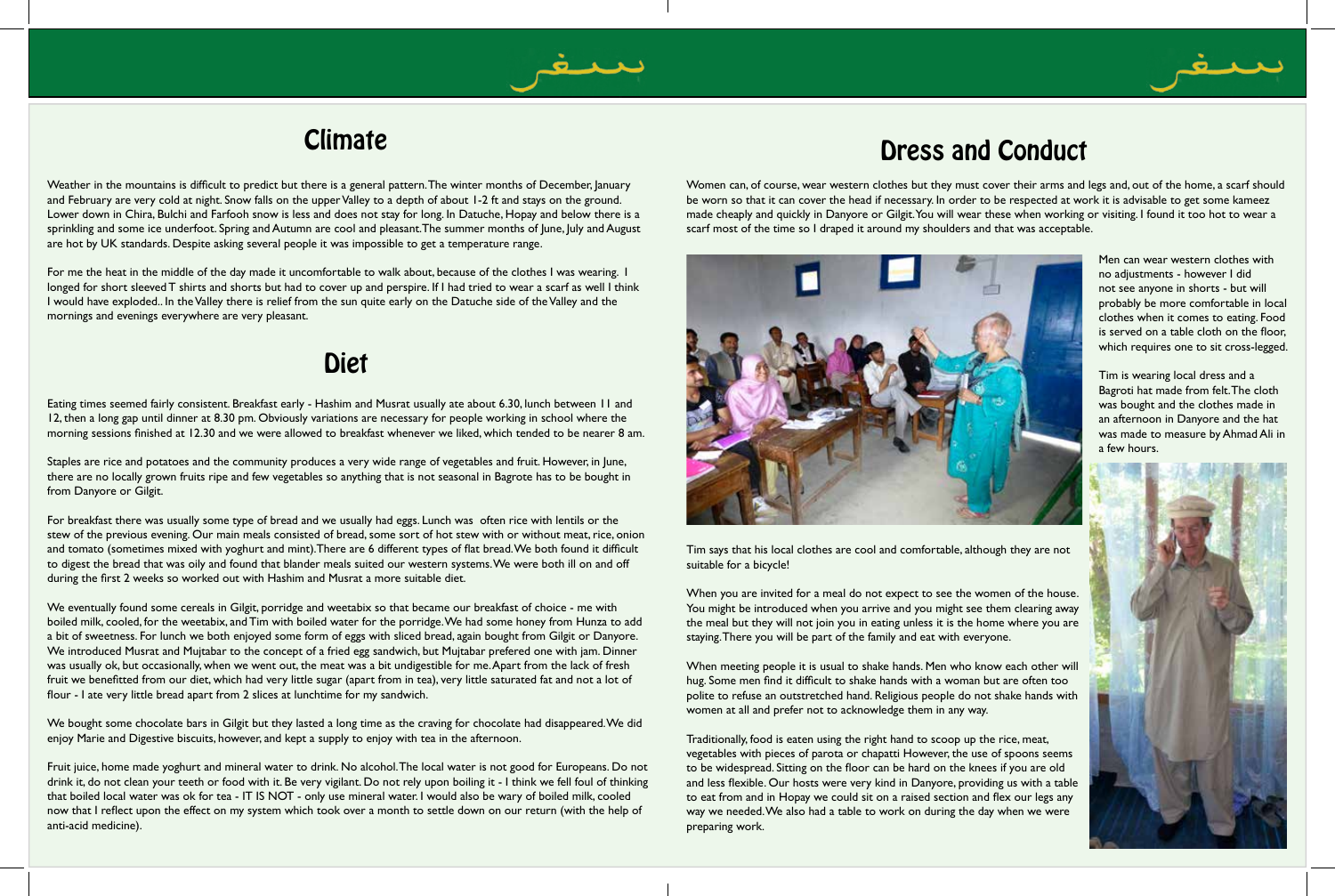#### What to Bring With You

These are suggestions only and relate to our experience which was in the summer. In the winter there is often snow and it is very cold at night.

| Clothes - male      | Waterproof jacket<br>Light clothing that you feel comfortable in<br>Trousers that allow you to sit crossed legged on the floor<br>Good walking shoes<br>Sandals, crocks are useful too<br>Sun hat of some sort |
|---------------------|----------------------------------------------------------------------------------------------------------------------------------------------------------------------------------------------------------------|
| Clothes - Female    | Waterproof jacket<br>Tops that have long sleeves<br>Trousers that are full length<br>Scarf<br>Locally made kameeze for working and for comfortable sitting<br>Shoes (as above)                                 |
| <b>Medicines</b>    | Painkillers, sickness and diarrhoea tablets<br>Rehydration sachets, Rennies or milk of magnesia                                                                                                                |
| Other               | Camera, suntan cream, sunglasses, Kindle loaded up                                                                                                                                                             |
| Treats for yourself | Favourite snacks, eg chocolate, biscuits                                                                                                                                                                       |
| Gifts               | Chocolate, keyrings, stickers, handcream, containers<br>eg small jewellery boxes, seeds (vegetables and flowers)                                                                                               |

#### YOU CAN BUY BOTTLED WATER IN DANYORE. IN 6 PACKS OR SINGLY IN DATUCHI

Local water is safe for local people. You will suffer if you drink it, clean your teeth with it or eat food that has been rinsed in it. **We cannot stress this enough.**

You can buy toilet rolls, fruit juice and sliced bread in Danyore - check first if it is sweet or not sweet according to your preference.

You can have clothes made in an afternoon if you are a man - it might take a bit longer for a woman, especially if you want anything other than a plain design.

We did spot tins of Heinz baked beans and weetabix in a grocers shop in Gilgit for those who cannot do without.

#### Acknowledgements

We would like to thank Red Spokes for giving us this opportunity to travel to the Bagrote Valley and meet the students and teachers of the BASE School. It has been an unforgetable experience and we will take away many warm memories and, we hope, enduring friendships.

We would also like to thank Monika for being so cheerfully available to us, patiently answering questions, finding out answers and generally keeping us positive. Her contribution to the education of girls in the Valley cannot be described in normal terms Only superlatives will do.

Thanks, too, to all the teachers and BASE School Board members who opened their hearts to us, offered us hospitality and made us feel so welcome.

And finally very special thanks to Mr Ahmad Ali, Roqia, Mr Hashim Ali, Musrat and Mujtaba who gave us their homes for 6 weeks, looked after us and showed us, with warmth and humour, what it was to be Bagroti.

*Centre - top row across both pages - gentlemen of Hopay, Musrat's aunt, spinning, Mujtaba (Hashim Ali's youngest son) with his cow, the teacher at the Sewing Centre - middle row - little girl from Hopay, boys from the BASE school, sister of Sadat (Mujtaba's friend), gentleman from Bulchi, Sadat with his sister and mother bottom row - young men playing volleyball at the Boys' High School, road workers up the valley, notables from Datuche, gentleman of Datuche*

*Back cover - view of the BASE Public School from the other side of the Bagrote River, descending from Farfooh*